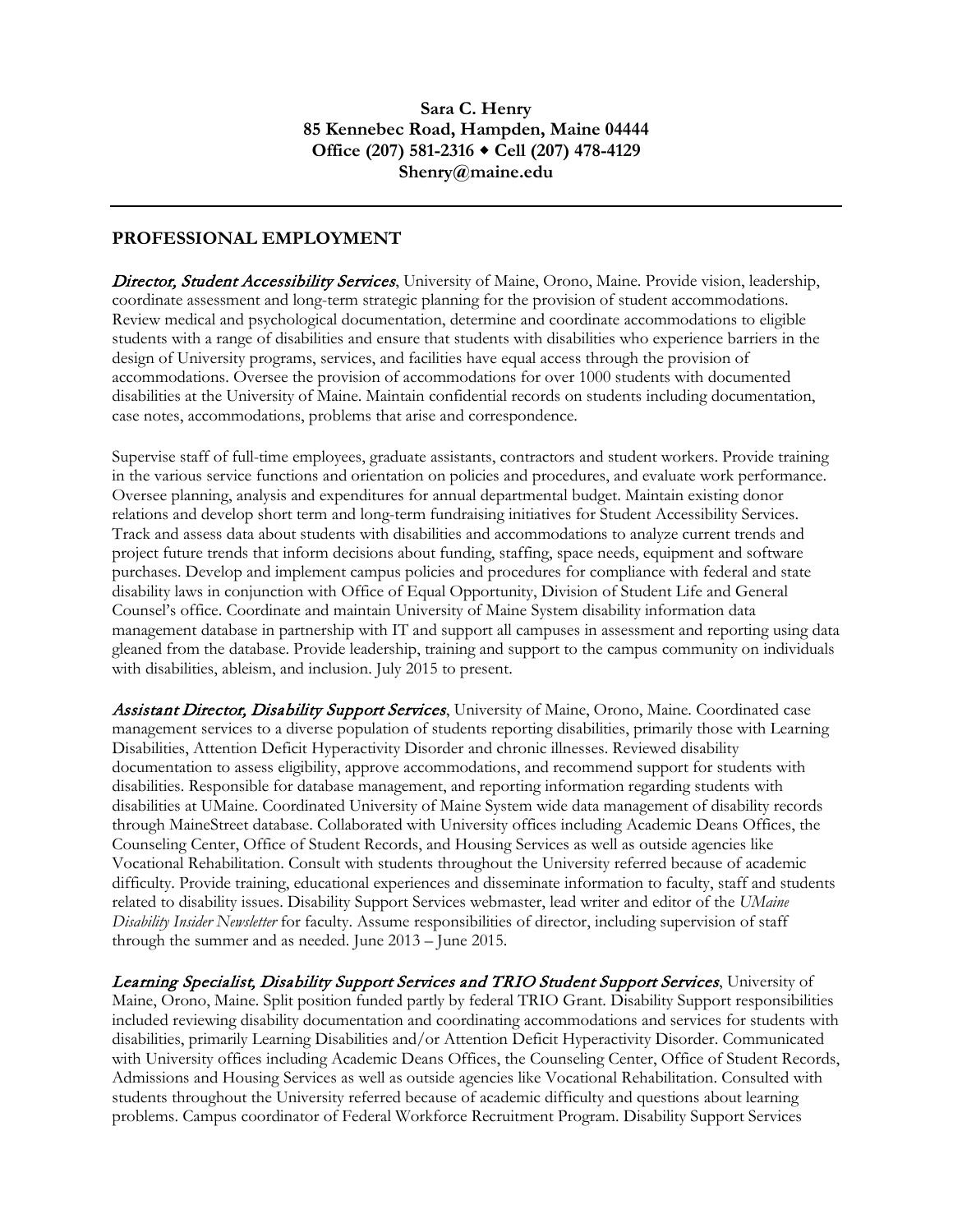Sara C. A. Henry, page 2

webmaster, editor of the *UMaine Disability Insider Newsletter* for faculty. TRiO responsibilities included coordinating Peer Mentor program for high risk UMaine students with disabilities. Hired, trained and supervised staff of 5-7 mentors who met with 20-30 program participants with disabilities. Coordinated support, and related services to caseload of student with disabilities. Assessed student needs and selected program participants. Provided crisis intervention and management. August 2001 –June 2013.

**Onward Counselor**, University of Maine, Orono, Maine. Provided individual and group counseling, intensive advising and academic support to Onward students. Participated in recruiting and selection of students to Onward Program. Trained and co-supervised staff of eight Peer Advisors. Assisted Director of Disability Support Services with Peer Mentor program, consulted with students referred because of academic difficulty. August 2000 – July 2001.

Coordinator of Student Services, University of Maine at Augusta - Bangor Campus, Bangor, Maine. Provided career counseling, academic advising, and assistance to first-generation, low-income students and students with disabilities who were part of the Cornerstone Program. Disseminated career information, and coordinated on-campus recruitment activities. Co-supervisor of peer tutoring program. Advisor to student government association. Helped coordinate new student orientation. September 1999 – May 2000.

Learning Specialist, Johnson State College, Johnson, Vermont. Coordinated all accommodations and specialized support to students with disabilities. Reviewed disability documentation, arranged for accommodations, and services for students with disabilities. Provided psychoeducational testing and consultation. Key computer support person for staff of eight. Skilled in statistical analysis of data on academic success, persistence and retention using Microsoft Access and Excel. Responsible for hiring, training and supervision of residential staff during summer program. November 1993 to May 1999.

### **TEACHING EXPERIENCE**

Adjunct Instructor, Johnson State College. Designed and taught *Basic Reading Skills* (ENG 090), coordinated pre-testing and post-testing for all JSC students in developmental classes. Taught *The Human Endeavor* (EDU 102) Freshman Seminar class. Supervised six elementary education student teachers and visited schools weekly to do classroom observation and assessment. January 1993 to May 1999.

Lectur**er**, University of Vermont. Supervision of seven elementary education student teachers and eight junior practicum students. January 1993 to May 1993.

Academic Support Tutor, Berkshire School, Sheffield, Massachusetts. Provided individual services to secondary education students ranging from general study skills to specific content area assistance. September to December 1992.

Adjunct Instructor, University of Vermont. Taught *Developmental Reading* (EDEL 122) and *Reading and Language Arts* (EDEL 121) courses. Content focused on understanding the reading process and teaching elementary education students how to organize for reading instruction and assessment. August 1991 to May 1992.

**Chapter I Teacher**, Bristol Elementary School, Bristol Vermont. Responsible for planning and assessment of supplemental reading and language arts program for 20 kindergarten through second grade students. Supervised one para-educator who served an additional 20 students. August 1991 to June 1992.

Graduate Teaching Fellow, University of Vermont. Co-taught *Senior Seminar* (EDFS 190) which addressed issues in education and student teaching. Supervision of five to seven student teachers each semester. Awarded UVM Graduate College Summer Research Stipend. August 1990 to May 1991.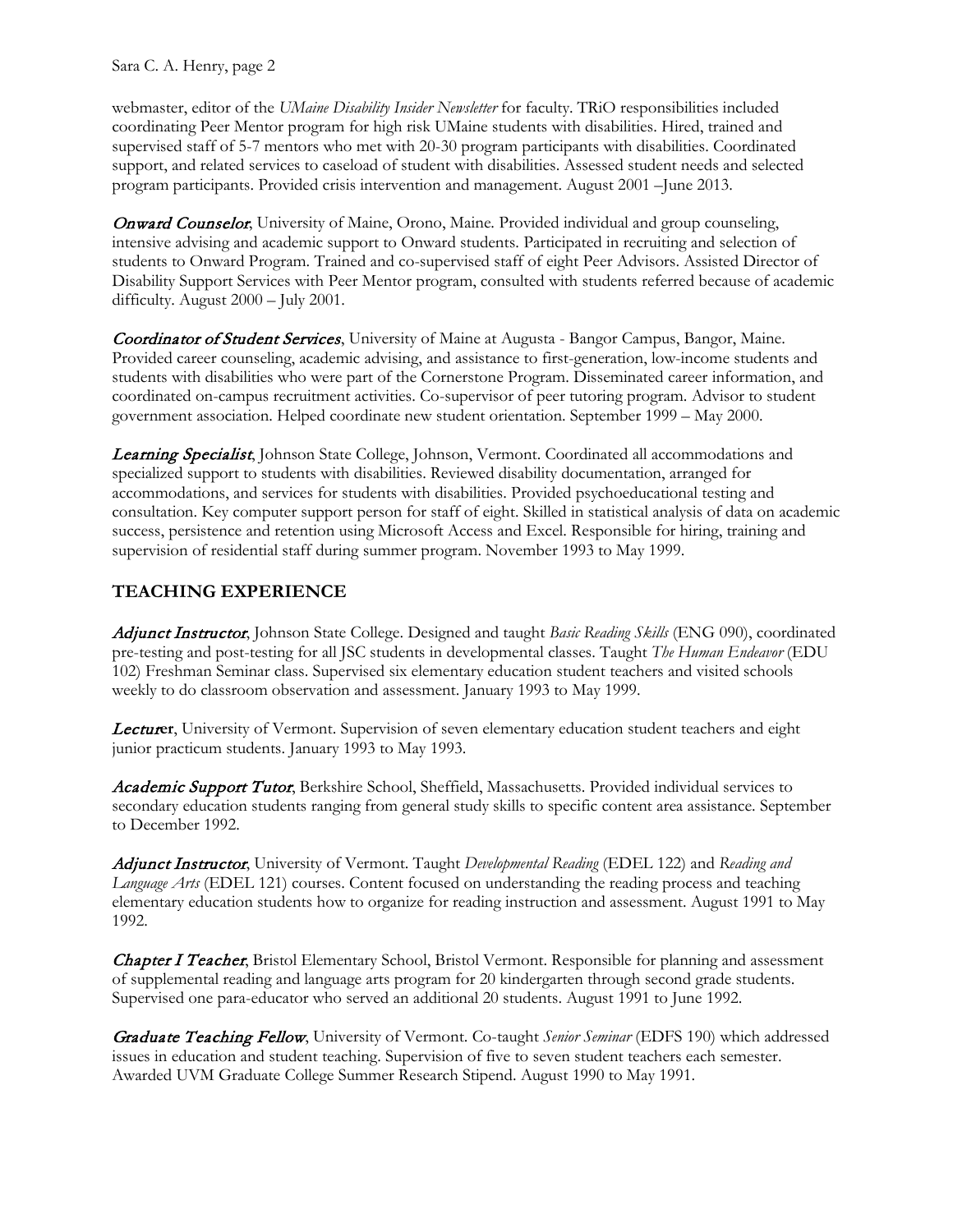**Classroom Teacher**, Beeman Elementary School, New Haven, Vermont. Full-time Grade One Teacher. Team taught in afternoons with  $K - 1$  teacher for social studies, science and mathematics using an interdisciplinary approach. August 1987 to June 1990.

Skilled in use of Google Workspace, Microsoft Word, Excel, Access, Power Point, Publisher, and Visio, Adobe Creative Suite, Word Press web content management system, and Qualtrics survey research tools. Skilled in using adaptive equipment and software including Glean Audio Notetaker, Dragon NaturallySpeaking, Natural Reader, LiveScribe Smart Pens, IOS and Windows platform accessibility features, Kurzweil 3000, Inspiration and other assistive technology.

## **AWARDS**

• *Dory Award*, awarded by the Maine Educational Opportunity Program to a MEEOA member who demonstrates leadership, vision and commitment to Maine and New England organizations and individuals that help provide access to higher education for low-income, first-generation and/or disabled men and women. January 2014

# **PROFESSIONAL ACTIVITIES AND OFFICES**

#### **Committees: University of Maine and University of Maine System**

- University of Maine System Disability Network, 2000 present. Coordinator of group and system wide MaineStreet data management administrator
- University of Maine Diversity Leadership Institute, Alumni 2010, and Advisory Committee member 2017 – present
- Provost's Committees on Retention and Student Success, October 2016 June 2017, December 2018-19, March 2020 – present. Chair, Learner Success Center subgroup.
- Academic Deans and Directors Group, lead by Sr. Associate Provost 2017 present
- University of Maine Commencement Committee, Chair of Special Needs Subcommittee September 2013 – present
- Academic Advising Collaborative Committee, September 2012 present
- Inclusive Excellence at UMaine, 2018 2020
- University of Maine System Information Technology Accessibility Committee, 2014 2017

### **Professional Memberships and Leadership Positions**

- National Association for Higher Education and Disability (AHEAD), November 1993-2006, 2013-present
- Association for Higher Education and Disability in New England, 1994 present
	- o Secretary, 1995 1997
- Maine Educational Opportunity Association (MEEOA) Member, November 1999 to June 2013
	- o Co-Director and Co-Founder of Maine Emerging Leaders Institute May 2012 June 2013
		- o Finance chair, October 2007 June 2009
		- o Constitution and Bylaw revision committee chair, October 2006 2007
		- o Treasurer, January 2004 2006
		- o Past President, January 2003 2004
		- o President, January 2002 2003
		- o Conference Chair, January 2001 2002
	- New England Educational Association November (NEOA), 1994 2013
		- o Vice President and Regional Conference Chair, September 2010 August 2011
		- o Maine State Liaison, January 2003 2004
		- o Represented Maine as State President, January 2002 2003
		- o Represented Vermont as State President, April 1997 1999
- Vermont Educational Opportunity Programs Member, October 1993 1999
	- o President, April 1997 1999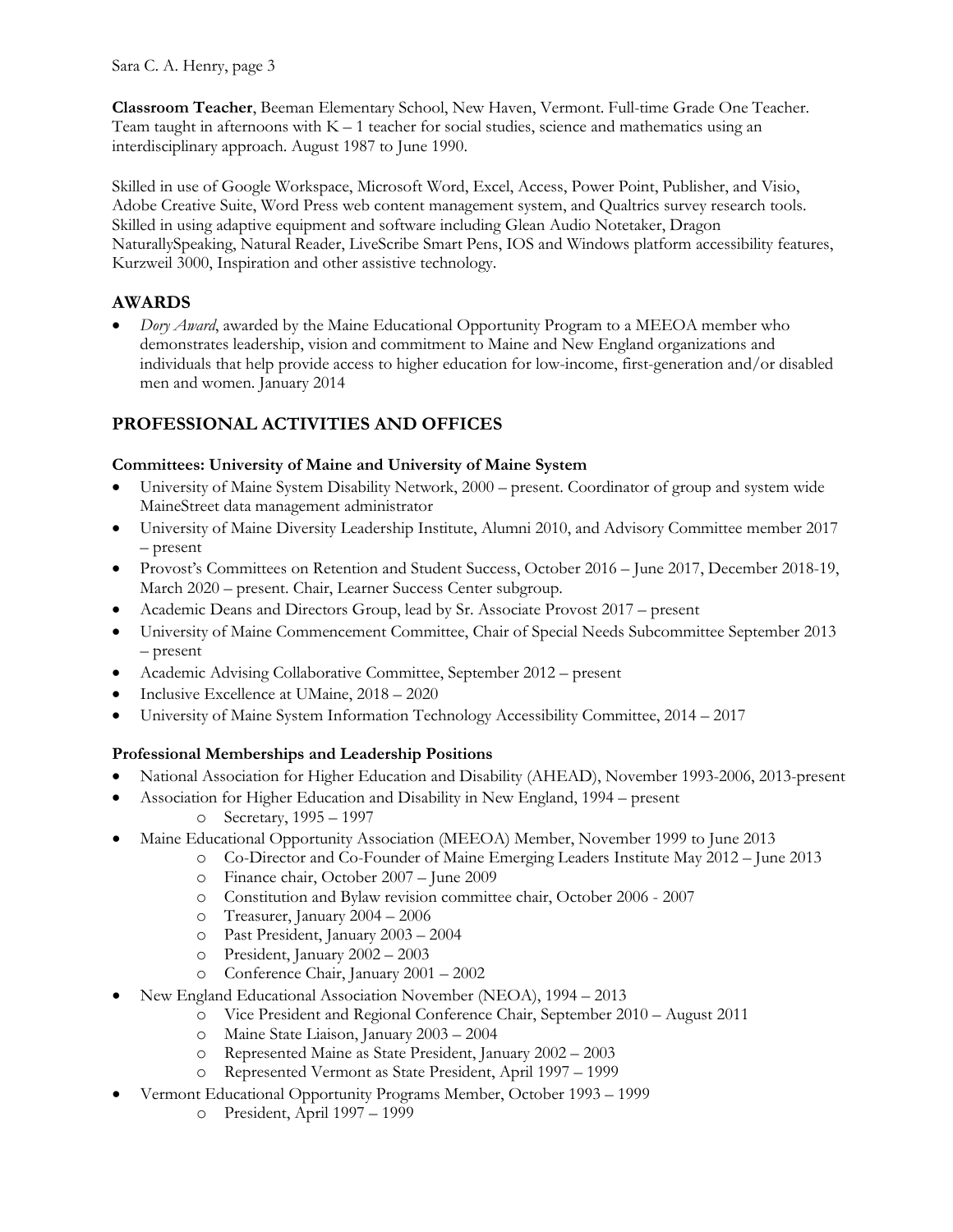### **Presentations**

- *Best Practices in Inclusion and Accessibility for Libraries*, Fogler Library, University of Maine, May 2021
- *Oral Presentations: Getting Comfortable with Being Uncomfortable*, National presentation in collaboration with Present Pal, March 2021 (60 disability services employees nationwide)
- *Making Difficult Decisions & Navigating Difficult Conversations*, ENG 317, University of Maine, April 2021
- *Advocacy in the Transition from High School to College: Managing your transition and getting accommodations*, New England Trio Day, February 2021
- *Supporting Students with Disabilities in the Transition to Higher Education*, Maine State Vocational Rehabilitation Counselors and Syntiro Staff, February 2021
- *Supporting Students with Disabilities in a Remote or Online Setting*, Maine Educational Opportunity Association Annual Conference, January 2021
- *Ableism: The Intersection of Disability and Diversity*, University of Maine Diversity Leadership Institute (UMDLI), April 2009, March 2011, March 2017 - 2020.
- *The Intersection of Disability and Race,* with Mandi Gearhart, Office of Diversity and Inclusion, University of Maine October 2020
- *Creating Access through Advising,* University of Maine System Wide Advising Group Conference, October 2020
- *Health & Disability; Perspectives on the Intersection of Ableism and Health Care, NUR 101, University of* Maine, September 2020
- *Accommodations in the Conduct Process,* presentation for University of Maine System conduct officers co-presented with Cory Davis, UMaine Residence Life and Jessica Berry, University of Maine Farmington, Learning Assistance Center, February 2020
- *Accessibility Scavenger Hunt*, Interactive presentation in collaboration with Maine State Division of the Blind and Visually Impaired, for UMaine Department of Residence Life, January 2020
- *Creating Pathways to Access: A Tactile Map Collaboration with UMaine and the Division for the Blind and Visually Impaired,* Northeast Chapter of the Association for the Education and Rehabilitation of the Blind and Visually Impaired (NE/AER), Portland, ME Oct 2016
- UMaine What You Need to Know, presentation for parents of incoming first year and transfer students. June 2015 – June 2019
- Panelist, UMaine Wrap Up and Q&A Panel for Parents, UMaine New Student Orientation, June 2012, 2013, 2014, 2015, 2016
- Training at the University of Maine on disability issues and accommodation processes to faculty staff at students including the Counseling Center, Culter Health Center, College of Engineering, Office of Residential Life, New Student Orientation, College Success Programs, the Tutor Program, College of Natural Science Forestry and Agriculture and other departments 2011 present
- *Advising Students with Disabilities*, UMaine College of Liberal Arts and Sciences Advisors Workshop Sept 2013, 2014, 2015, 2016
- *Tutoring Students with Disabilities,* UMaine Tutor Training, yearly through present
- *Disability and Diversity,* Guest lecturer, ELL 491 Multiculturalism and Diversity in Education, University of Maine, May 2009, July 2011, 2013, 2014
- *Accessing Accommodations and Support through Disability Services*, UMaine New Student Orientation, UMaine June 2013, 2014
- *Disability Services in Higher Education,* Bangor Area Psychological Society (BAPS), co-presenter Sara Henry, April 2014
- *Time Management for Professionals*, Maine Emerging Leaders Institute (MELI), Bangor, Maine, Jan 2013, 2014
- *Students with Disabilities in Higher Education*, UMaine Psychology Graduate Student Association Presentation, Dec 2013
- Panelist, Intensive English Institute Showcase, UMaine, Nov 2013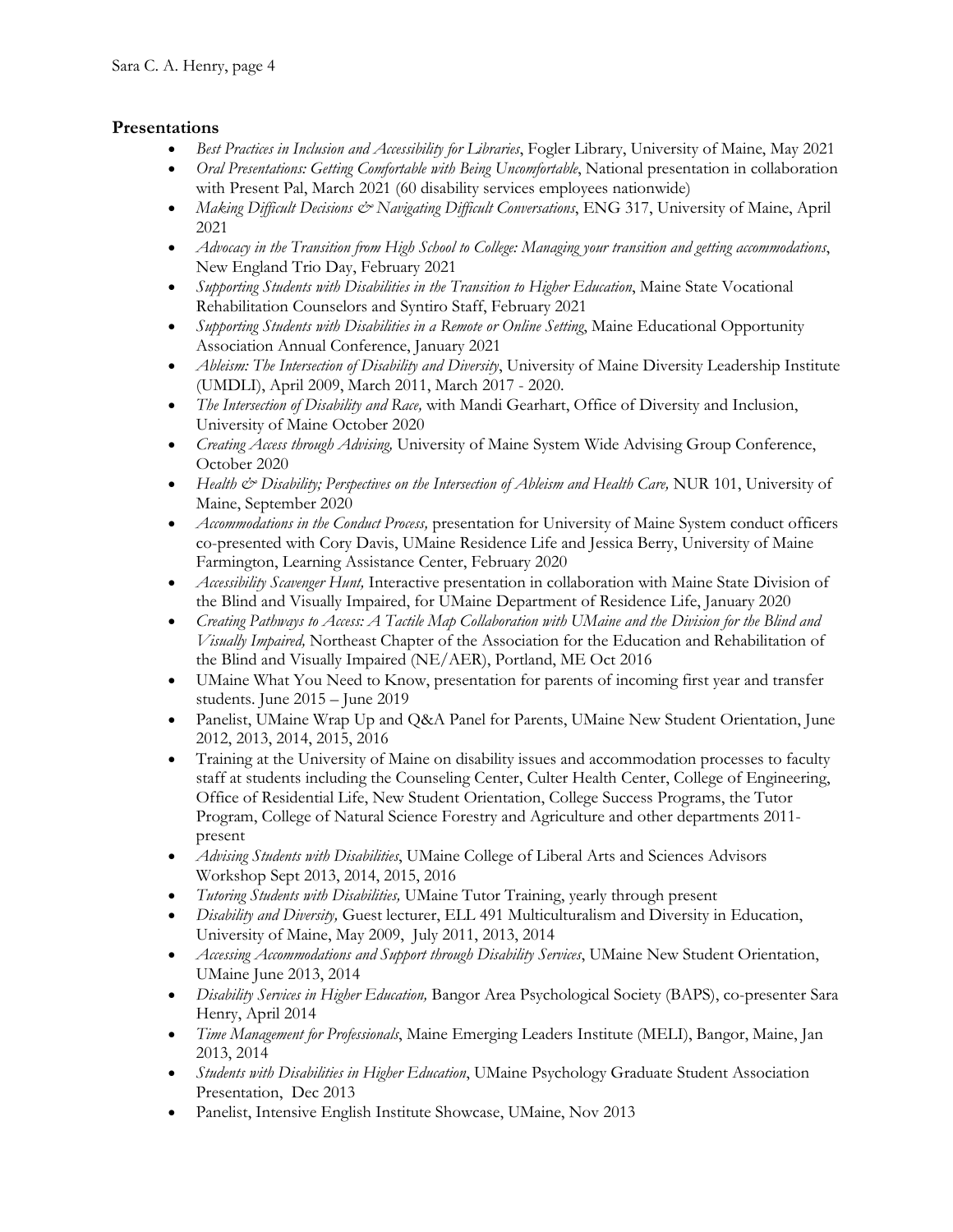- *Facilitating the Transition to College for Students with Disabilities*, MaineCAN Best Practices Conference, Husson University, Co-presented with Ann Smith May 2013
- *Transitioning Students with Disabilities to College*, Maine Counseling Association Annual Conference, Co-presented with Ann Smith, April 2013
- *The ABCs of Students with Disabilities*, CETA Workshop, Co-presented with Ann Smith, Nov 2012
- *Civility in the Classroom: Classroom Behavior and Email Etiquette*, Onward Orientation class, Oct 2012
- *Roundtable Workshop on Disability Issues and Hot Topics*, New England Educational Opportunity Association Annual Conference, Co-presented with Daniela Adler UNH Center for Academic Resources, Stowe Vermont, April 2012
- *Ability, Disability and Interpersonal Violence*, Guest Lecturer, CHF 404/WST 401, Interpersonal Violence: Training for Education and Prevention. UMaine, Marc 2012
- *Helping Students with Disabilities: Our Approach-Avoidance Response*, Center for Teaching Excellence Workshop, Co-facilitator with, Ann Smith, UMaine, Oct 2009
- *UMaine Disability Accommodation Scenarios: Learning from our Success and Mistakes*, Center for Teaching Excellence Workshop, Co-presented with Ann Smith Feb 2009
- *Taking Control of your Schedule; Time Management Workshop*, Classified Employees Association Committee Annual Retreat, March 2008
- *Navigating the Winding Road of Disability Accommodations*, Center for Teaching Excellence Workshop, February 2008
- *Attention Deficit Hyperactivity Disorder,* Panel presentation for University of Maine campus community in conjunction with Counseling Center, February 2007
- *Socioeconomic Class and Its Impact on Higher Education*, Facilitated Diversity Dialogue, sponsored by Peace Studies Program with Catherine Johnson and Linda Rottman, February 2007
- *Planning Academic Skill Development Assistance using the Learning and Study Strategies Inventory (LASSI),* Staff Development Workshop for Maine Educational Opportunity Center, September 2006
- Facilitating the Transition from High School to College for Students with Disabilities, Guest Lecturer Class EDU 590 Introduction to College Admission Counseling, March 2005, July 2005
- *Introduction to the LASSI,* Staff Development Workshop for Maine Educational Opportunity Center, September 2004
- *Time Management and Organization Strategies* Presentation to Students in College Preparatory Class, Ellsworth Career Center, March 2005, November 2004, April 2003
- Facilitating the Transition from High School to College for Students with Disabilities, Co-presented with Ann Smith, New England Association for College Admissions Counseling Annual Conference, May 2003
- *Staff Dynamics – A Model of Systems Centered Consultation or How Not to Kill Your Co-workers,* Copresented with staff of the Onward Program, New England Educational Opportunity Association Regional Conference, April 2002
- *Educational Opportunity for Maine Citizens*, Facilitator of State Wide Public Forum, May 2002

### **Professional Development and Training**

- Creating Inclusive Learning Opportunities in Higher Education, Dr. Sheryl Burgstahler, Center for Innovation in Teaching and Learning, Virtual Workshop, University of Maine November 2021
- Data Driven Storytelling with Numbers, Association on Higher Education and Disability (AHEAD), Virtual Webinar, November 2021
- Intersectionality and its Domino Effects, Association on Higher Education and Disability (AHEAD), Virtual Webinar, October 2021
- The Legal Year in Review, Association on Higher Education and Disability (AHEAD), Virtual Webinar, September 2021
- Digital Learning: Meeting the Needs of Students with Learning Disabilities, National Joint Committee on Learning Disabilities, Virtual Webinar, June 2021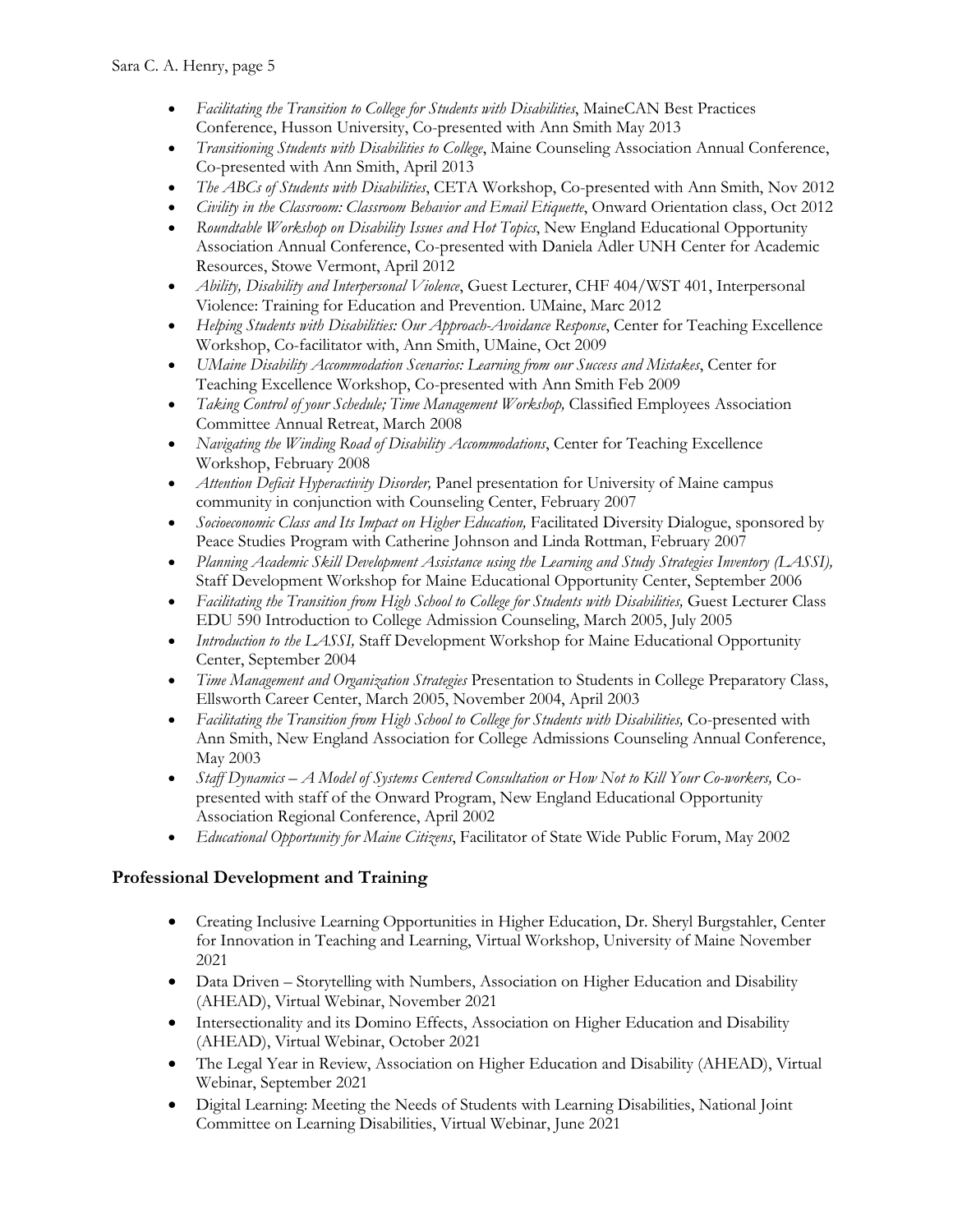- 2021 Spring Colloquium, Association on Higher Education and Disability, May 2021
- Unpacking Self for Racial Equity, Anila Karunakar, Office for Diversity and Inclusion, May 2021
- UMS Transforms: Advancing Diversity, Equity, and Inclusion, Virtual Workshop, April 2021
- COVID and the ADA: Implications for Title II and Higher Education, Association on Higher Education and Disability, Virtual Webinar, August 2020
- Kaltura: Editing Captions in Brightspace, Center for Innovation in Teaching and Learning, University of Maine, Virtual Webinar, May 2020
- Virtual Higher Education Assessment Conference, New England College, May 2020
- Managing Stress During Distance Learning How Faculty Can Support Their Students, JED Webinar, April 2020
- University of Maine, graduate courses in Instructional Design. EDT 520: Digital Age Teaching and Learning Methods Fall 2019, EDT 542: Supporting Technology Integration through Professional Development and Coaching Spring 2020
- University of Maine System Brightspace Symposium, May 2020
- *Managing Stress During Distance Learning – How Faculty Can Support Their Students*, JED Foundation, April 2020
- *Transition to Online Education: The Impact on Accommodations*, AHEAD Webinar, March 2020
- *Resilience Consortium Symposium,* Philadelphia, PA, November 2018
- Association on Higher Education and Disability (AHEAD) national conference, July 2011, 2013, 2015 - 2019
- *Rapidly Changing Mandates* in regards to providing disability accommodations in Higher Education. Webinar presented by Salome Heyward and Associates. Oct 2016
- New England Association on Higher Education and Disability (NE AHEAD), annual conference April 2015
- *Psycho-Educational Evaluation Current Practices*, Jonathan Heeren, PhD, May 2014
- *Effective Communications*, Roundtable at Marketing & Communications Training for Communicators, March 2014
- UMS Training on Reporting and Queries in MaineStreet, Sept 2014 and on-going
- *WordPress 101*, Marketing & Communications Training, UMaine Faculty Development Ctr. Jan 2014
- *Animals, Allergies, Autism and Accessibility,* NACUA webinar, Nov 2013
- *Understanding Racial and Cultural Identity*, UMDLI Lecture by Dr. Aretha Marbley, Oct 2013
- *Qualtrics Workshop*, Presentations by Dr. Harold Daniel and others on research using Qualtrics survey tools, UMaine March 2013
- *Adobe InDesign Workshops*, Presented by Gretchen Gfeller, Fogler Library, UMaine, Jan 2013
- *Maine Educational Opportunity Association Annual Conference*, 2001 2013
- *UMaine Communicators Summit*, Wells Conference Center, UMaine, Nov 2012
- *Online at UMaine: Surveying Students' Experiences and Assessing the Results*, CETA Panel Discussion Oct 2012
- *Leading the Way to Career Success, A Campus Coordinator's Guide to Managing the WRP Process,* Webinar, US Office of Disability Employment Policy, April 2012
- *New England Educational Opportunity Assoc. Annual Conference*, 1994 2012
- "*Find Your Voice" Bystander Intervention* Train the Trainer Session, UNH Bringing in the Bystander Project, UMaine, Nov 2011
- *Bystander Intervention Training*, Safe Campus Project, UMaine Nov 2011
- Postsecondary Disability Training Institute (PTI), Center on Postsecondary Education and Disability at University of Connecticut, Portland, Maine, June 2011
- *ADA Amendments Act, EEOC's Final Regulations*, Webinar, National Employment Law Institute (NELI), David K. Fram, April 2011